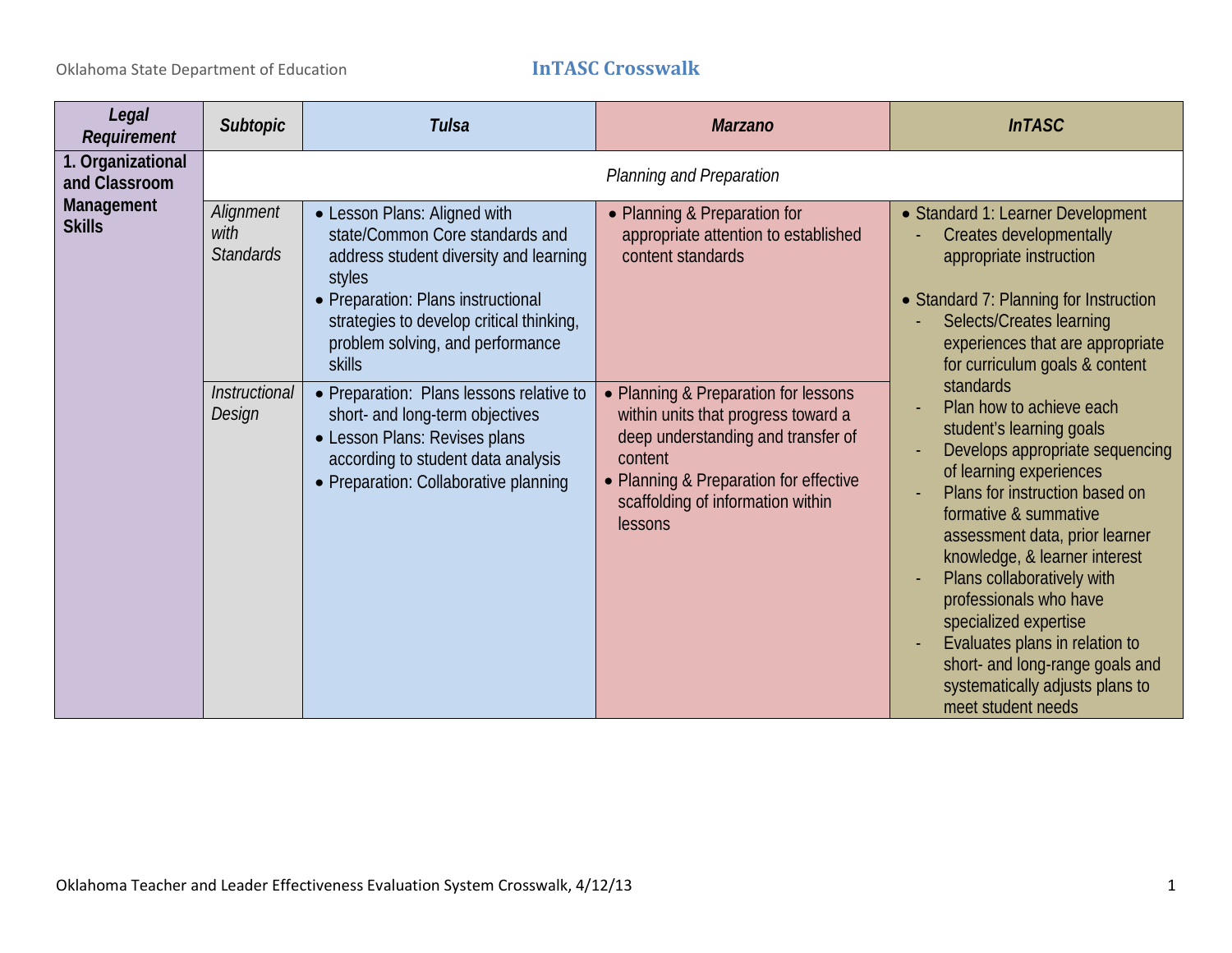|  | Procedures<br>• Preparation: Ensures materials &<br>equipment ready at the start of the<br>lesson/instructional activity<br>• Lesson Plans: Developed consistently<br>and on time<br>• Lesson Plans: Provides substitute<br>plans, rosters, seating charts,<br>behavior plans, emergency plans and<br>identification of diverse learning<br>groups | • Organizing the physical layout of the<br>classroom<br>• Planning & Preparation for use of<br>available traditional resources |  |
|--|----------------------------------------------------------------------------------------------------------------------------------------------------------------------------------------------------------------------------------------------------------------------------------------------------------------------------------------------------|--------------------------------------------------------------------------------------------------------------------------------|--|
|--|----------------------------------------------------------------------------------------------------------------------------------------------------------------------------------------------------------------------------------------------------------------------------------------------------------------------------------------------------|--------------------------------------------------------------------------------------------------------------------------------|--|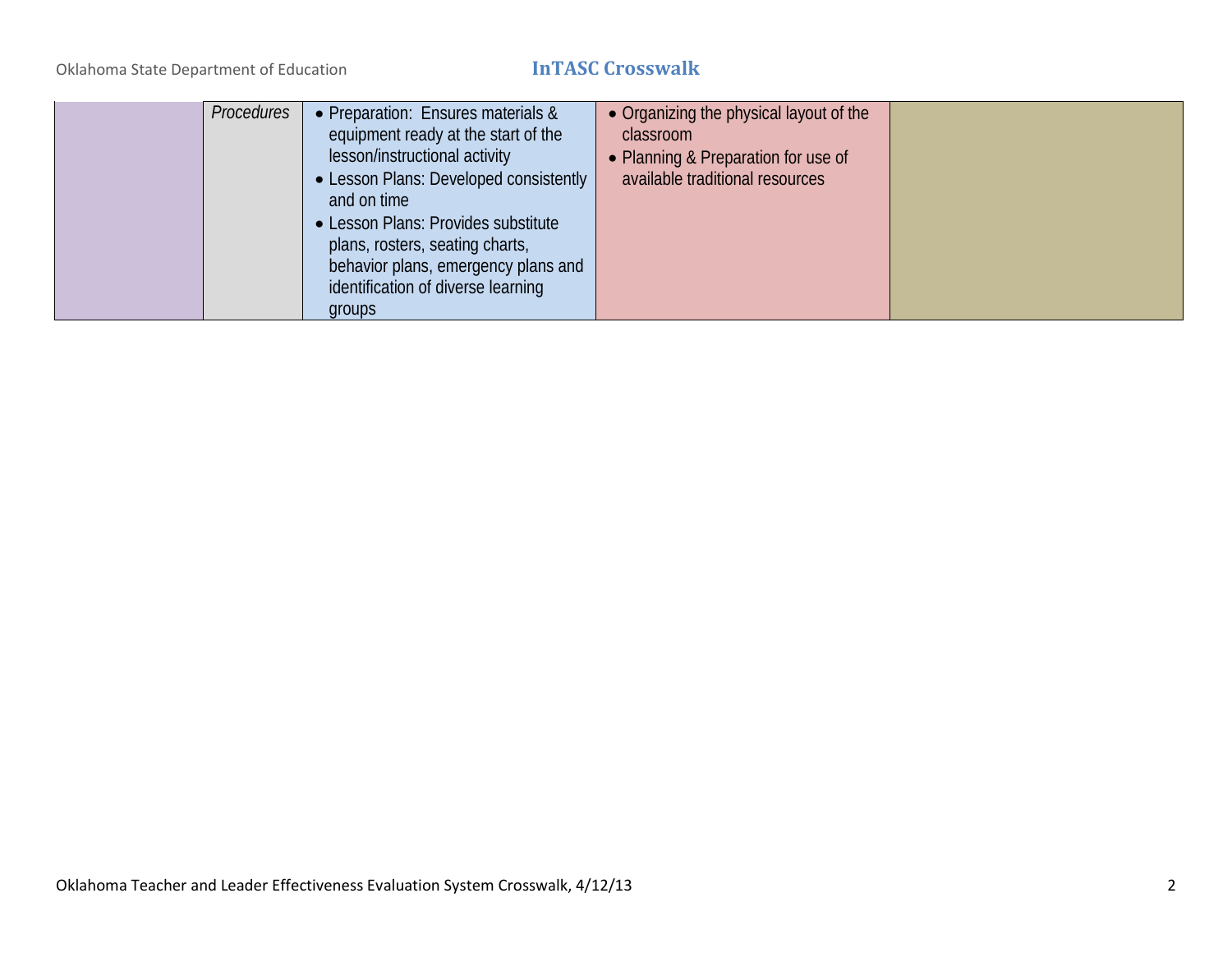| 1. Organizational<br>and Classroom      |                                       |                                                                                                                                                                                                                                                                                                                                                                                                                                                                                                  | Classroom Management                                                                                                                                                                               |                                                                                                                                                                                                                                                           |
|-----------------------------------------|---------------------------------------|--------------------------------------------------------------------------------------------------------------------------------------------------------------------------------------------------------------------------------------------------------------------------------------------------------------------------------------------------------------------------------------------------------------------------------------------------------------------------------------------------|----------------------------------------------------------------------------------------------------------------------------------------------------------------------------------------------------|-----------------------------------------------------------------------------------------------------------------------------------------------------------------------------------------------------------------------------------------------------------|
| Management<br><b>Skills (Continued)</b> | Classroom<br>Procedures               | • Discipline: Establish and post<br>standards of conduct; implement with<br>consistency                                                                                                                                                                                                                                                                                                                                                                                                          | • Establishing classroom rules and<br>procedures                                                                                                                                                   |                                                                                                                                                                                                                                                           |
|                                         | <b>Student</b><br><b>Behavior</b>     | • Discipline: Ensures that students are<br>engaged and clear about<br>expectations<br>· Discipline: Monitors student behavior<br>during activities and transitions<br>• Discipline: Stops inappropriate<br>behavior promptly and consistently,<br>maintaining student dignity<br>• Building-wide climate responsibility:<br>Participates in school initiatives<br>promoting orderly behavior<br>• Building-wide climate responsibility:<br>Follows procedures to keep students<br>healthy & safe | • Noticing when students are not<br>engaged<br>• Demonstrating "withitness"<br>• Acknowledging adherence<br>• Applying consequences for lack of<br>adherence<br>• Displaying objectivity & control |                                                                                                                                                                                                                                                           |
|                                         | <b>Relationships</b><br>with Students | • Student Relations: Optimizes the<br>learning environment<br>• Student Relations: Convey high<br>expectations for all students<br>• Student relations: Communications<br>with students are considerate &<br>respectful<br>• Student Relations: Consistently<br>conveys a positive view of learning                                                                                                                                                                                              | • Using verbal & nonverbal behaviors<br>that indicate affection for students<br>• Demonstrating value & respect for<br>low-expectancy students<br>• Demonstrating intensity &<br>enthusiasm        | • Standard 3: Learning Environments<br>Develop shared values &<br>expectations for respectful<br>interactions<br>Communicates verbally &<br>nonverbally in ways that<br>demonstrate respect &<br>responsiveness<br>• Standard 8: Instructional Strategies |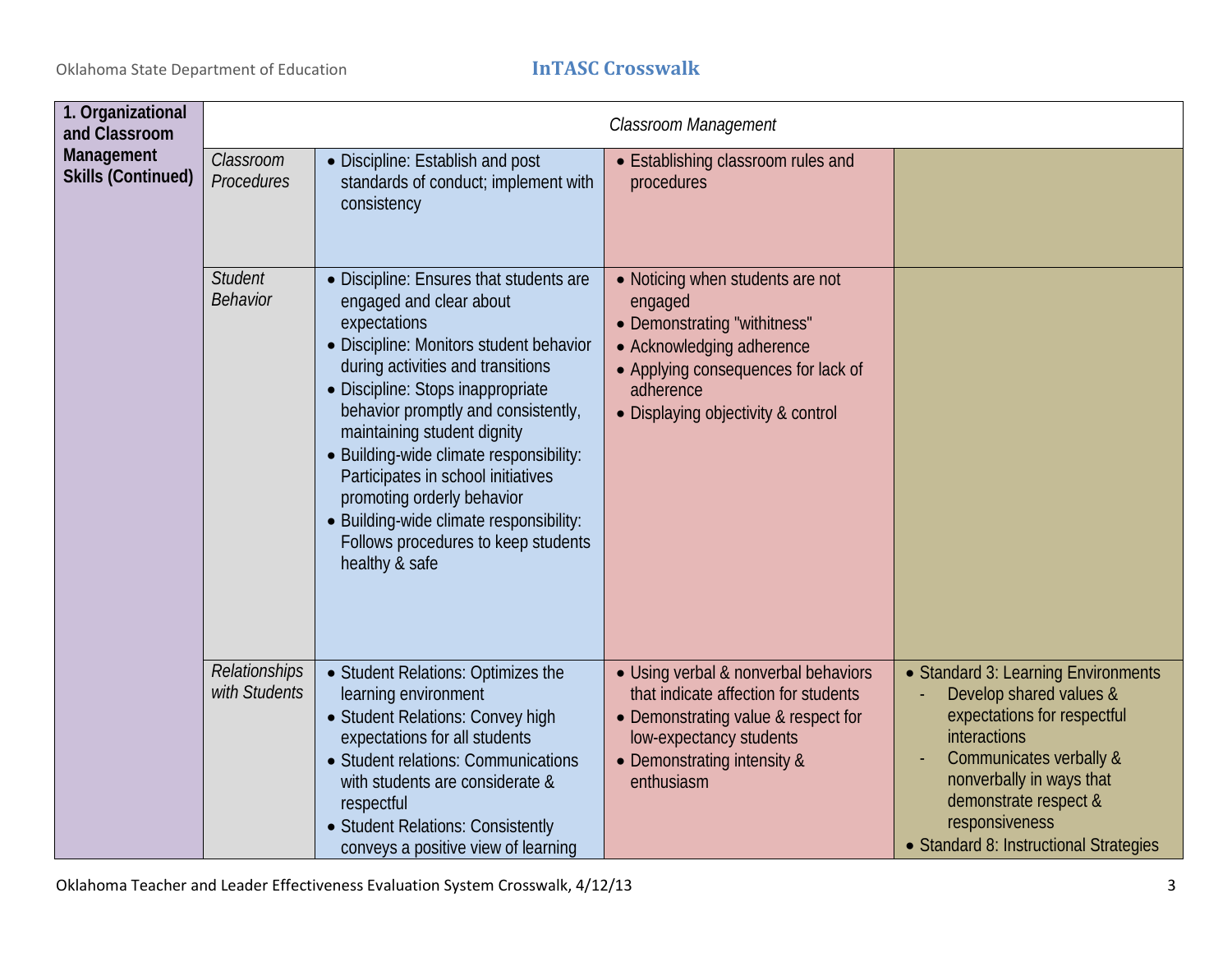|  |  | Collaborates with learners to<br>$\sim$<br>design relevant learning<br>experiences, identify strengths, &<br>access family/community<br>resources to develop their areas<br>of interest |
|--|--|-----------------------------------------------------------------------------------------------------------------------------------------------------------------------------------------|
|  |  |                                                                                                                                                                                         |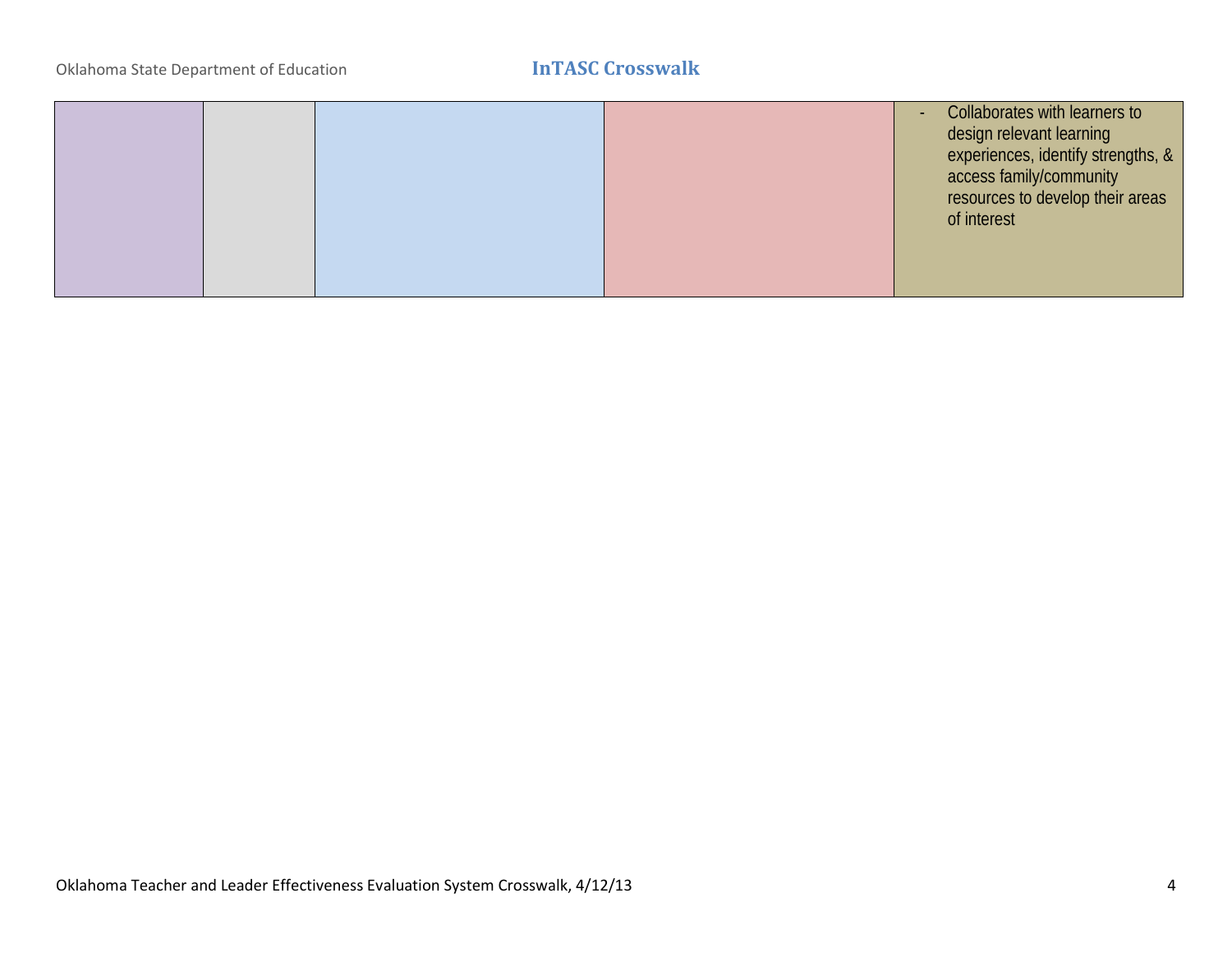| Legal<br>Requirement                                               | <b>Subtopic</b>                            | <b>Tulsa</b>                                                                                                                                                                                                                                                                                                                                   | <b>Marzano</b>                                                                                                                                                                                                                                                                                                                       | <b>InTASC</b>                                                                                                                                                                                                                                                                                                                                                                                                                                                                                                                     |
|--------------------------------------------------------------------|--------------------------------------------|------------------------------------------------------------------------------------------------------------------------------------------------------------------------------------------------------------------------------------------------------------------------------------------------------------------------------------------------|--------------------------------------------------------------------------------------------------------------------------------------------------------------------------------------------------------------------------------------------------------------------------------------------------------------------------------------|-----------------------------------------------------------------------------------------------------------------------------------------------------------------------------------------------------------------------------------------------------------------------------------------------------------------------------------------------------------------------------------------------------------------------------------------------------------------------------------------------------------------------------------|
| 2. Ability to<br>Provide<br><b>Effective</b><br><b>Instruction</b> | Cognitive<br>Complexity                    | • Literacy: Embeds literacy into all<br>content<br>• Common Core: Participates in<br>conversion process<br>• Common Core: Uses aligned<br>instructional strategies and content<br>focus                                                                                                                                                        | • Identifying critical information<br>• Organizing students for cognitively<br>complex tasks<br>• Engaging students in cognitively<br>complex tasks involving hypothesis<br>generation & testing<br>• Chunking content into digestible<br>"bites"                                                                                    | • Standard 5: Application of Content<br>Implements support for literacy<br>development across content<br>areas<br>Develops communication skills in<br>disciplinary & interdisciplinary<br>contexts<br>Engages learners in generating<br>& evaluating new ideas & novel<br>approaches<br>• Standard 8: Instructional Strategies<br>Engages learners in developing<br>higher order questioning skills &<br>metacognitive performances<br>Uses a variety of instructional<br>strategies to support & expand<br>learner communication |
|                                                                    | Instructional<br>Strategies:<br>Engagement | • Involves All Learners: Engages all<br>students in active learning<br>experiences<br>• Involves All Learners: Incorporates<br>students' skills and interests<br>• Involves All Learners: Checking to<br>ensure involvement of all learners<br>• Involves All Learners: Scaffolds and<br>uses questioning to develop higher-<br>level thinking | • Maintaining a lively pace<br>• Managing response rates<br>• Using academic games<br>• Presenting unusual or intriguing<br>information<br>• Using physical movement<br>• Using friendly controversy<br>• Understanding students' interests<br>and backgrounds<br>• Providing opportunities for students<br>to talk about themselves | • Standard 3: Learning Environments<br>Positive learning environment<br>Engage learners in collaborative<br>& self-directed learning<br>Rigorous discussions &<br>individual/group responsibility for<br>quality work<br>Manages learning environment<br>to actively & equitably engage<br>Uses a variety of methods to<br>engage learners<br>Builds learner capacity to<br>collaborate                                                                                                                                           |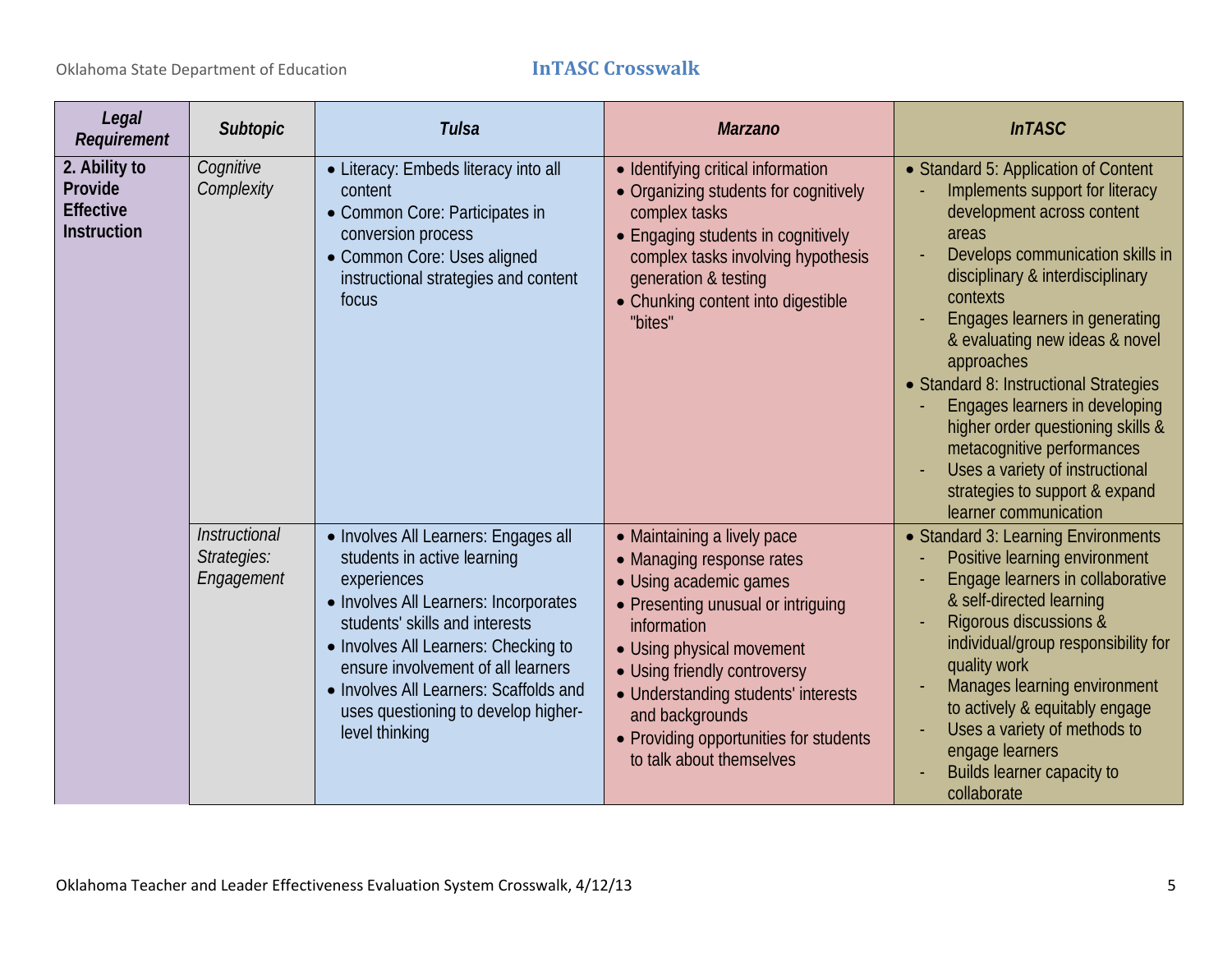|                                                                                   | Instructional<br>Strategies:<br>Quality of<br><b>Directions</b> | • Explains Directions: Gives directions<br>that are clearly stated and relate to<br>the learning objective<br>• Explains Directions: Gives directions<br>using a variety of delivery modes<br>• Explains Directions: Gives directions<br>for transitions<br>• Explains Directions: Includes<br>transitions in planning to optimize<br>academic learning time<br>*In Tulsa Model trainings, the term<br>"directions" encompasses both<br>directions (processes and procedures)<br>and instruction (relating to the learning<br>objectives).                                                                                | • Providing clear learning goals and<br>scales (rubrics)                                                                                                                                                                                                                                                                                                                                                                                                         | • Standard 8: Instructional Strategies<br>Varies his/her role in the<br>instructional process in relation<br>to the content and learner needs<br>Provides multiple models &<br>representations of concepts &<br>skills with varied opportunities for<br>learners to demonstrate<br>knowledge                                                                                                                                                                                                                                                                                      |
|-----------------------------------------------------------------------------------|-----------------------------------------------------------------|---------------------------------------------------------------------------------------------------------------------------------------------------------------------------------------------------------------------------------------------------------------------------------------------------------------------------------------------------------------------------------------------------------------------------------------------------------------------------------------------------------------------------------------------------------------------------------------------------------------------------|------------------------------------------------------------------------------------------------------------------------------------------------------------------------------------------------------------------------------------------------------------------------------------------------------------------------------------------------------------------------------------------------------------------------------------------------------------------|-----------------------------------------------------------------------------------------------------------------------------------------------------------------------------------------------------------------------------------------------------------------------------------------------------------------------------------------------------------------------------------------------------------------------------------------------------------------------------------------------------------------------------------------------------------------------------------|
| 2. Ability to<br>Provide<br><b>Effective</b><br><b>Instruction</b><br>(Continued) | Instructional<br>Strategies:<br>Teaching<br>Content             | • Explains Content: Uses cooperative<br>learning, advance organizers & other<br>strategies to foster participation &<br>understanding<br>• Explains Content: Uses a variety of<br>activities to support instructional<br>outcomes & meet varied student<br>needs (learning styles, intelligences,<br>etc)<br>• Modeling: Demonstrates or models<br>the desired skill or process<br>• Establishes closure: Ends activity by<br>summarizing or asking students to<br>summarize<br>• Establishes closure: Students are<br>able to reflect on own learning<br>• Establishes closure: Connects to<br>prior and future learning | • Previewing new content<br>• Organizing students to practice and<br>deepen knowledge<br>• Recording and representing<br>knowledge<br>• Examining similarities and<br>differences<br>• Organizing students to interact with<br>new knowledge<br>• Processing new information<br>• Practicing skills, strategies &<br>processes<br>• Examining errors in reasoning<br>• Revising knowledge<br>• Using homework<br>• Reviewing content<br>• Reflecting on learning | • Standard 4: Content Knowledge<br>Effectively uses multiple<br>representations<br>Encourages learners to<br>understand, question, & analyze<br>ideas from diverse perspectives<br>so that they master content<br>Engages learners in applying<br>methods of inquiry & standards<br>of evidence<br>Stimulates learner reflection on<br>prior knowledge, links new<br>concepts, & makes connections<br>to learner experiences<br>Recognizes learner<br>misconceptions & builds<br>accurate conceptual<br>understanding<br>Creates opportunities for<br>students to master academic |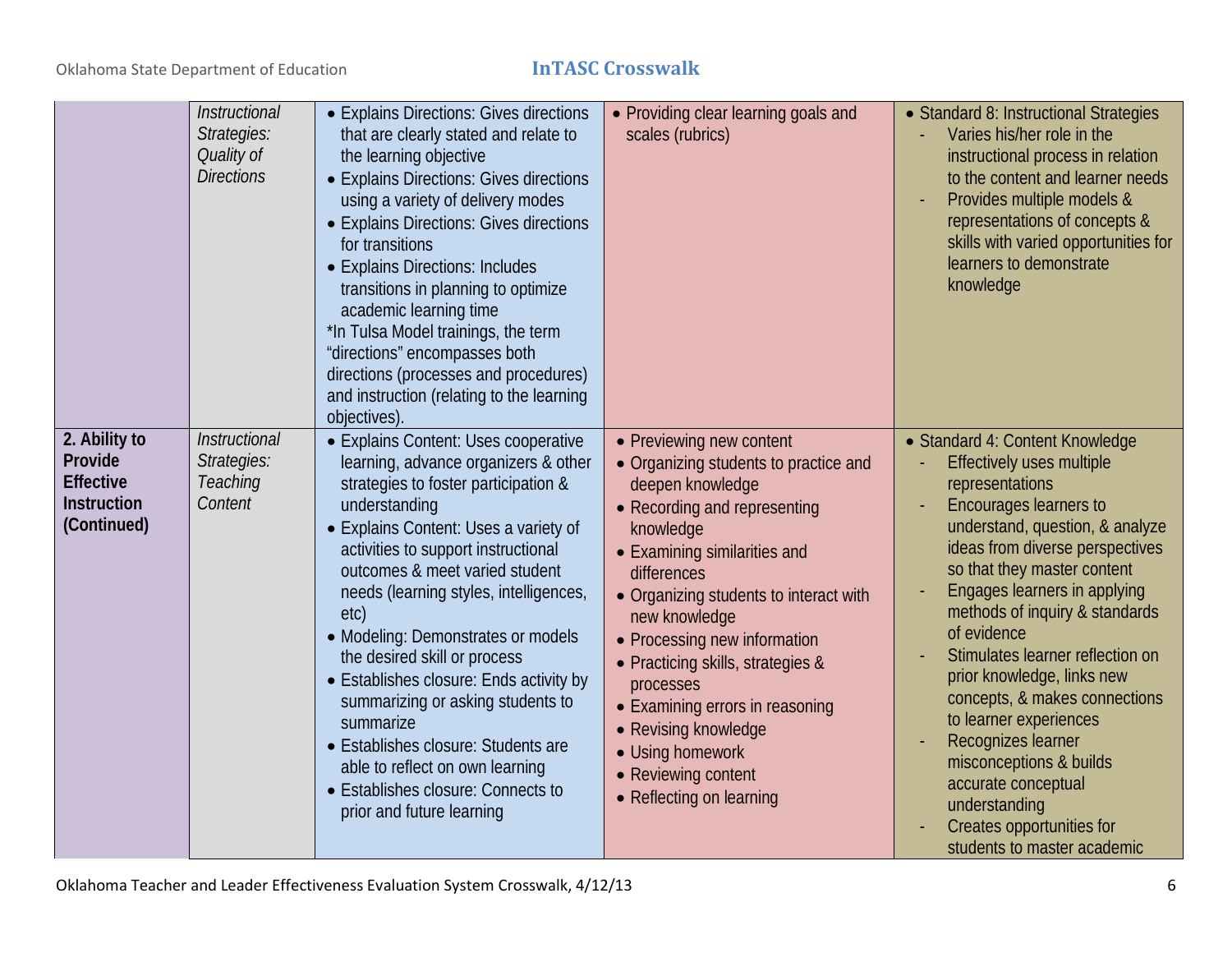|                                                                                                  |                                                                               |                                                                                                 | language<br>• Standard 5: Application of Content<br>Implements projects that guide<br>learners in analyzing the<br>complexities of an issue using<br>perspectives from varied<br>disciplines & cross-disciplinary<br><b>skills</b><br>Engages learners in applying<br>content knowledge to real world<br>problems through<br>interdisciplinary themes<br>Engages learners in questioning<br>& challenging assumptions<br>Facilitates learners' ability to<br>develop diverse social & cultural<br>perspectives<br>· Standard 8: Instructional Strategies<br>Uses appropriate strategies to<br>adapt instruction to needs of<br>learners<br>Asks questions to stimulate<br>discussion that serves different<br>purposes |
|--------------------------------------------------------------------------------------------------|-------------------------------------------------------------------------------|-------------------------------------------------------------------------------------------------|------------------------------------------------------------------------------------------------------------------------------------------------------------------------------------------------------------------------------------------------------------------------------------------------------------------------------------------------------------------------------------------------------------------------------------------------------------------------------------------------------------------------------------------------------------------------------------------------------------------------------------------------------------------------------------------------------------------------|
| Instructional<br>Strategies:<br><b>Using</b><br>Technology &<br><b>Other</b><br><b>Resources</b> | • Explains Content: Incorporates<br>technology in planning and<br>instruction | • Planning & Preparation for use of<br>available technology<br>• Providing resources & quidance | • Standard 3: Learning Environments<br>Promotes responsible use of<br>interactive technologies<br>• Standard 4: Content Knowledge<br>Evaluates & modifies resources<br>& materials<br>Uses supplementary resources &<br>technologies<br>• Standard 5: Application of Content<br>Facilitates learners' use of tools<br>& resources to maximize content                                                                                                                                                                                                                                                                                                                                                                  |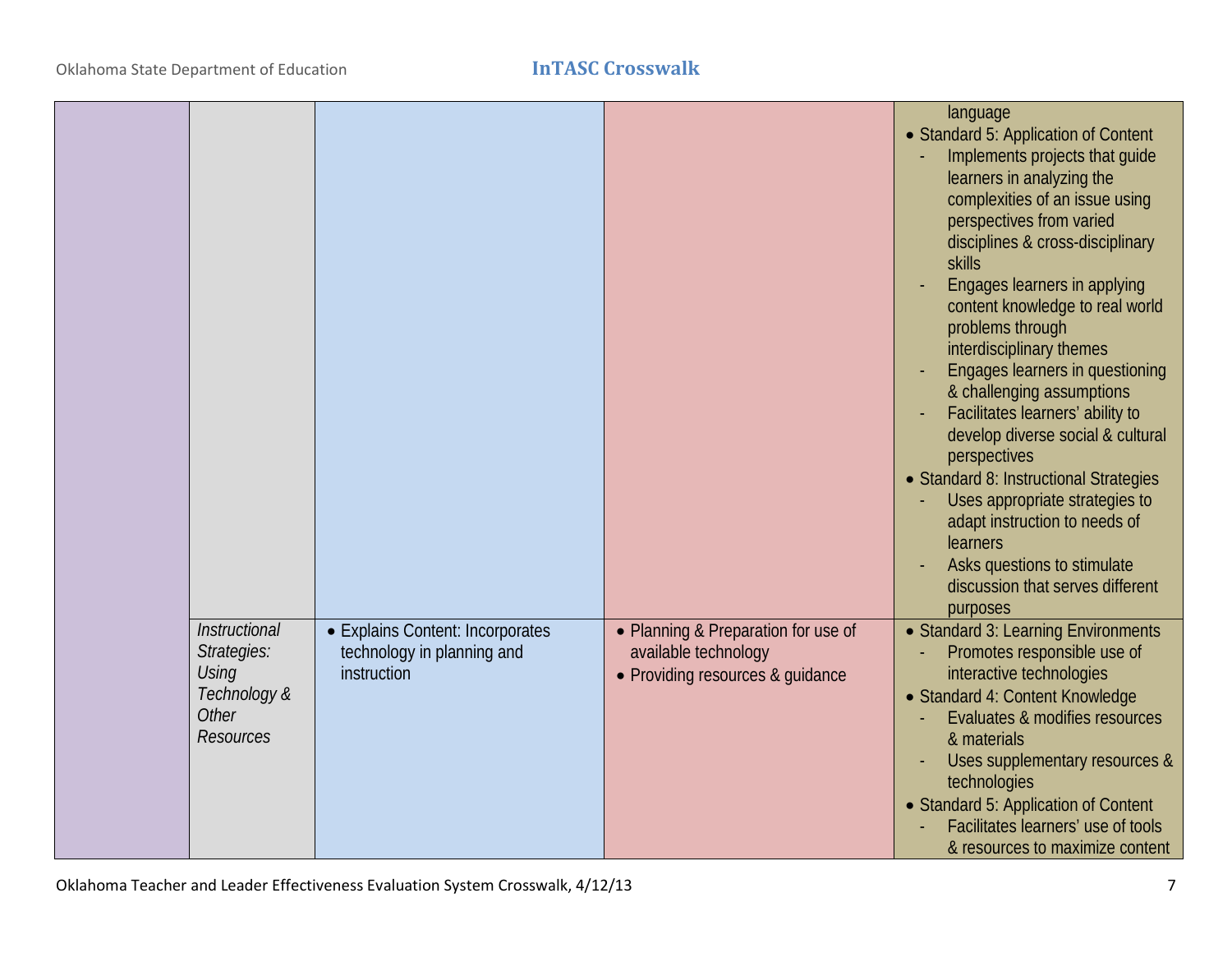|  |  | learning                                                     |
|--|--|--------------------------------------------------------------|
|  |  | • Standard 6: Assessment                                     |
|  |  | Seeks appropriate ways to                                    |
|  |  | employ technology to support                                 |
|  |  | assessment practice                                          |
|  |  | • Standard 8: Instructional Strategies                       |
|  |  | Engages learners using a variety<br>$\overline{\phantom{a}}$ |
|  |  | of skills and technology tools                               |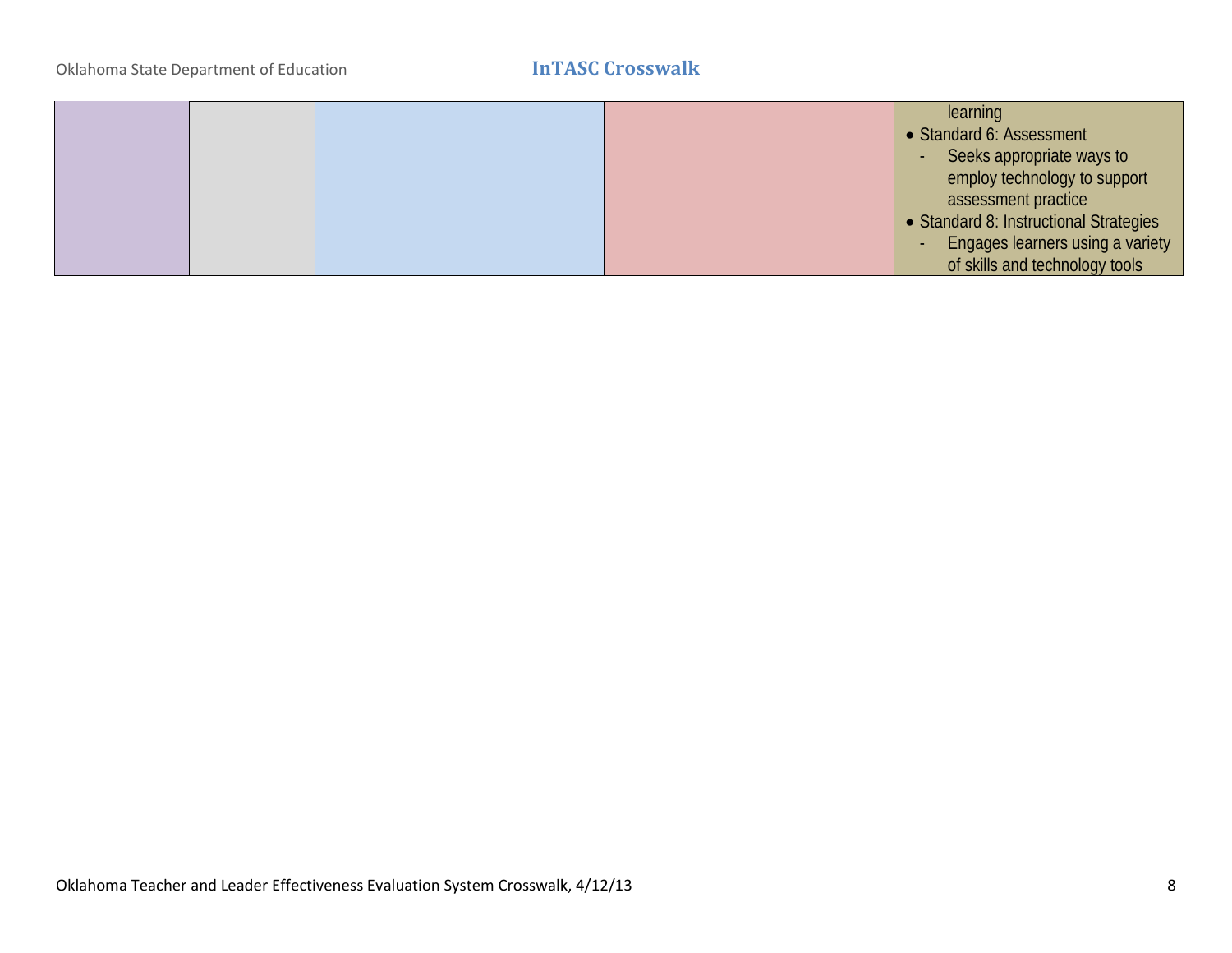| 2. Ability to      | <b>Monitoring</b> | • Monitoring: Checks to determine if    | • Tracking student progress             | • Standard 1: Learner Development                                   |
|--------------------|-------------------|-----------------------------------------|-----------------------------------------|---------------------------------------------------------------------|
| Provide            | <b>Student</b>    | students are progressing toward         | • (Other instructional strategies cited | Regularly assesses performance                                      |
| <b>Effective</b>   | Progress          | objectives                              | above also applicable to monitoring &   | in order to modify instruction                                      |
| <b>Instruction</b> |                   | • Monitoring: Moves to all areas of the | adjusting)                              | • Standard 4: Content Knowledge                                     |
| (Continued)        |                   | room                                    | • Celebrating success                   | Evaluates learners' content                                         |
|                    |                   | • Monitoring: Provides opportunity for  |                                         | knowledge in their primary                                          |
|                    |                   | students to formulate thoughtful        |                                         | language                                                            |
|                    |                   | responses                               |                                         | • Standard 6: Assessment                                            |
|                    |                   | • Monitoring: Uses different types of   |                                         | Balances the use of formative &                                     |
|                    |                   | student response techniques             |                                         | summative assessment                                                |
|                    |                   | • Monitoring: Uses feedback to          |                                         | Designs assessments that match                                      |
|                    |                   | evaluate student understanding          |                                         | learning objectives with                                            |
|                    |                   | • Adjusts Based on Monitoring:          |                                         | assessment methods                                                  |
|                    |                   | Assesses mastery to determine if        |                                         | Examines test and other                                             |
|                    |                   | independent practice or re-teaching     |                                         | performance data to understand                                      |
|                    |                   | is necessary                            |                                         | each learner's performance and                                      |
|                    |                   | • Adjusts Based on Monitoring:          |                                         | to guide planning                                                   |
|                    |                   | Reviews data from assessments to        |                                         | Engages learners in                                                 |
|                    |                   | modify instruction                      |                                         | understanding quality work &                                        |
|                    |                   | • Assessment Practices: Formative &     |                                         | provides effective descriptive                                      |
|                    |                   | summative assessments recorded &        |                                         | feedback                                                            |
|                    |                   | consistently used to guide instruction  |                                         | Engages learners in multiple                                        |
|                    |                   | • Assessment Practices: Recognizes      |                                         | ways of demonstrating                                               |
|                    |                   | student progress and encourages         |                                         | knowledge & skill                                                   |
|                    |                   | behaviors that result in success        |                                         | Models and structures processes<br>that guide learners in examining |
|                    |                   | • Assessment Practices: Provides        |                                         | their own thinking                                                  |
|                    |                   | adequate & timely feedback to           |                                         | Effectively uses assessments to                                     |
|                    |                   | student to reflect & set goals          |                                         | identify needs & develop                                            |
|                    |                   |                                         |                                         | differentiate experiences                                           |
|                    |                   |                                         |                                         | Prepares all learners for the                                       |
|                    |                   |                                         |                                         | demands of particular                                               |
|                    |                   |                                         |                                         | assessment formats & makes                                          |
|                    |                   |                                         |                                         | appropriate accommodations                                          |
|                    |                   |                                         |                                         | • Standard 8: Instructional Strategies                              |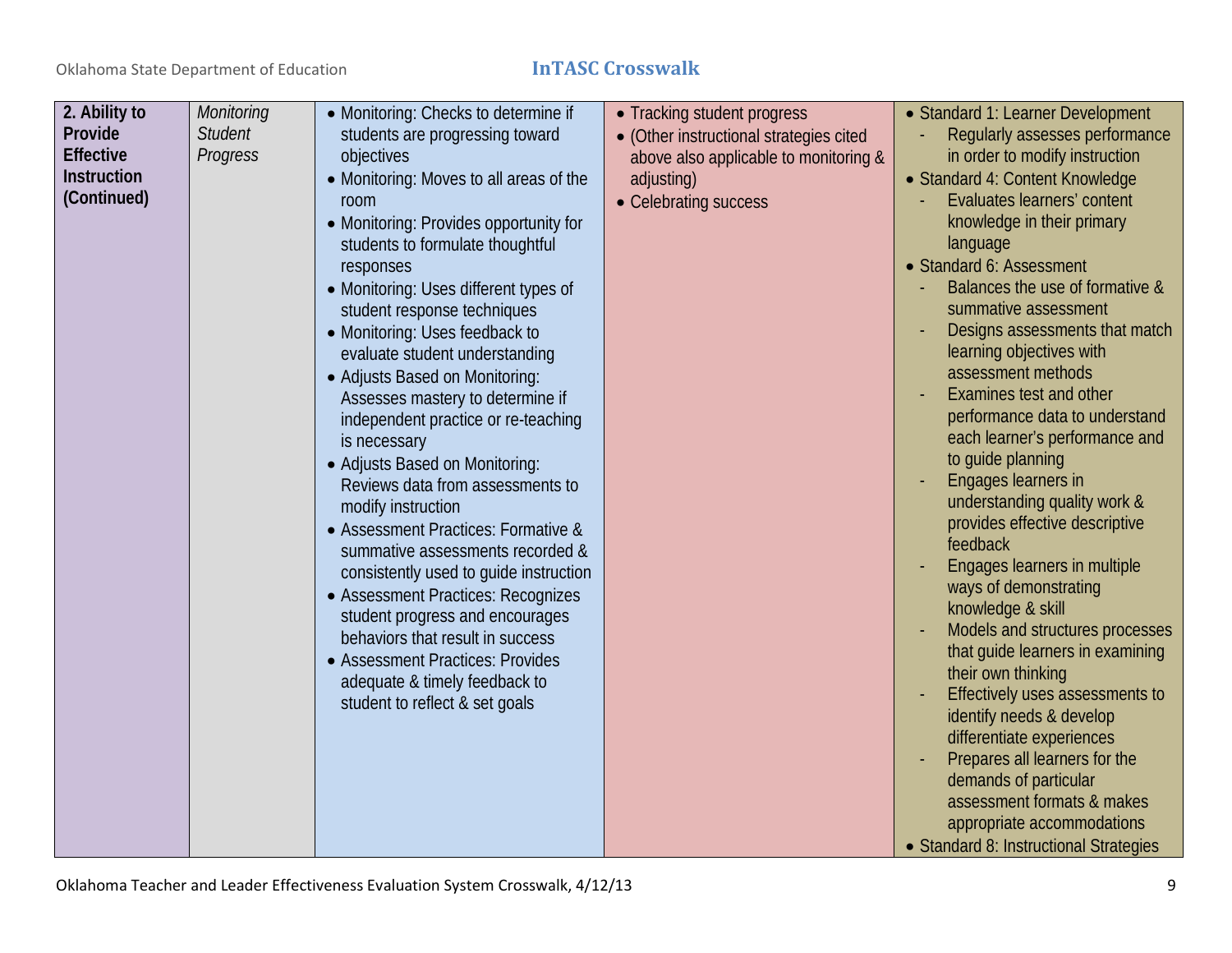|  |  | Continuously monitors student<br>$\omega$<br>Learning, engages learners in<br>assessing their progress, and<br>adjusts instruction in response to<br>learning needs |
|--|--|---------------------------------------------------------------------------------------------------------------------------------------------------------------------|
|  |  |                                                                                                                                                                     |
|  |  |                                                                                                                                                                     |
|  |  |                                                                                                                                                                     |
|  |  |                                                                                                                                                                     |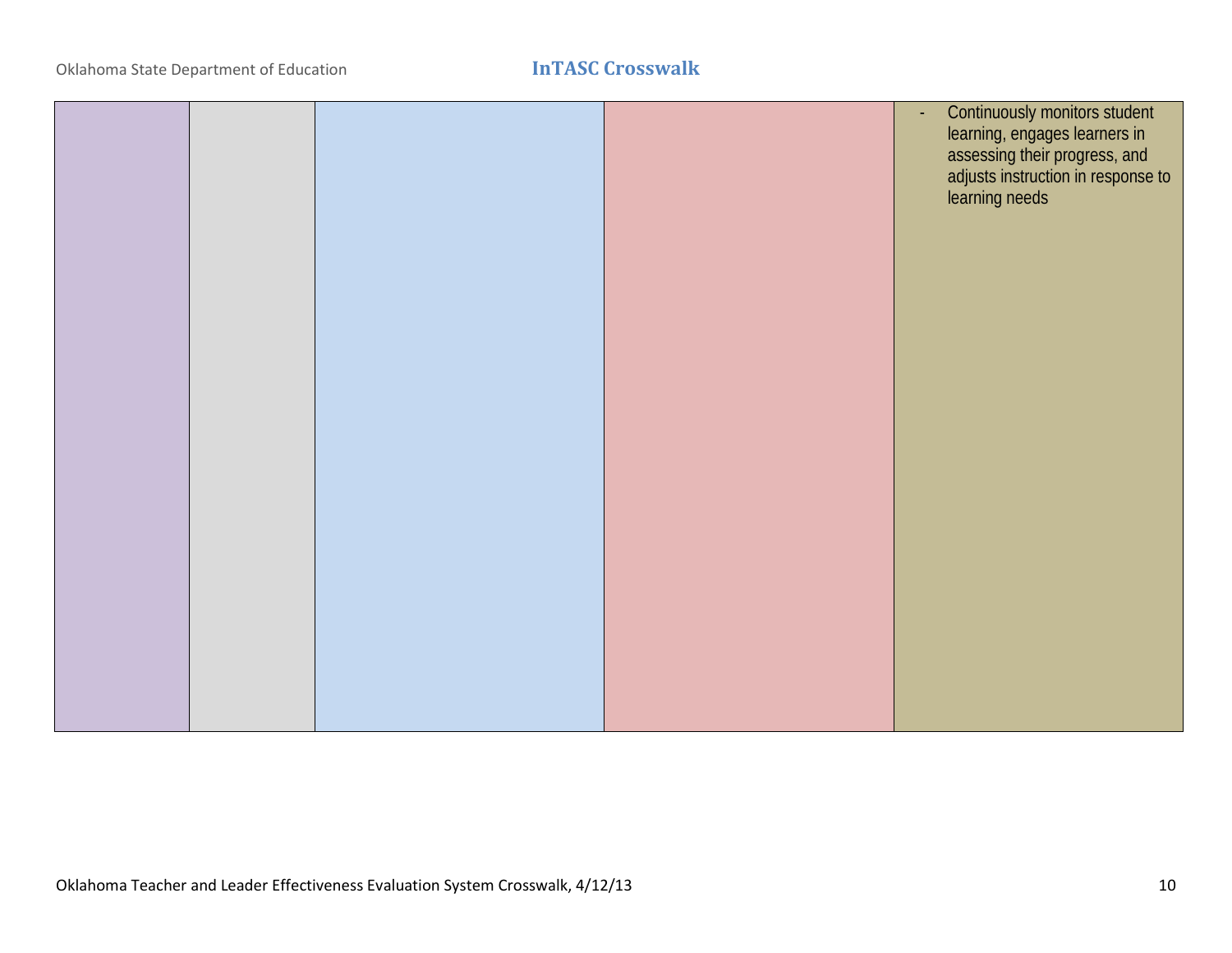| 2. Ability to<br>Provide<br><b>Effective</b><br><b>Instruction</b><br>(Continued) | Teaching<br>Students with<br><b>Special Needs</b><br>and Other<br><b>Students</b><br>Experiencing<br><b>Difficulties</b> | • Student Achievement: Effective<br>development & use of modified<br>assessments & curriculum for<br>students experiencing difficulty in<br>learning<br>• Student Achievement: Assures that<br>all students have access to standard<br>curriculum<br>• Student Achievement: Accepts<br>responsibility for the success of all<br>students<br>• Student Achievement: Provides<br>frequent/timely feedback to students,<br>teachers, parents | • Asking questions of low-expectancy<br><b>students</b><br>• Probing incorrect answers with low-<br>expectancy students | • Standard 2: Learning Difference<br>Designs & adapts instruction<br>Appropriate & timely provisions<br>for individual students<br>Designs instruction to build on<br>prior knowledge<br>Brings multiple perspectives to<br>the discussion of content<br>Incorporates tools of language<br>development into instruction<br>Makes content accessible for<br><b>ELLS</b><br>Accesses specialized resources |
|-----------------------------------------------------------------------------------|--------------------------------------------------------------------------------------------------------------------------|-------------------------------------------------------------------------------------------------------------------------------------------------------------------------------------------------------------------------------------------------------------------------------------------------------------------------------------------------------------------------------------------------------------------------------------------|-------------------------------------------------------------------------------------------------------------------------|----------------------------------------------------------------------------------------------------------------------------------------------------------------------------------------------------------------------------------------------------------------------------------------------------------------------------------------------------------------------------------------------------------|
|-----------------------------------------------------------------------------------|--------------------------------------------------------------------------------------------------------------------------|-------------------------------------------------------------------------------------------------------------------------------------------------------------------------------------------------------------------------------------------------------------------------------------------------------------------------------------------------------------------------------------------------------------------------------------------|-------------------------------------------------------------------------------------------------------------------------|----------------------------------------------------------------------------------------------------------------------------------------------------------------------------------------------------------------------------------------------------------------------------------------------------------------------------------------------------------------------------------------------------------|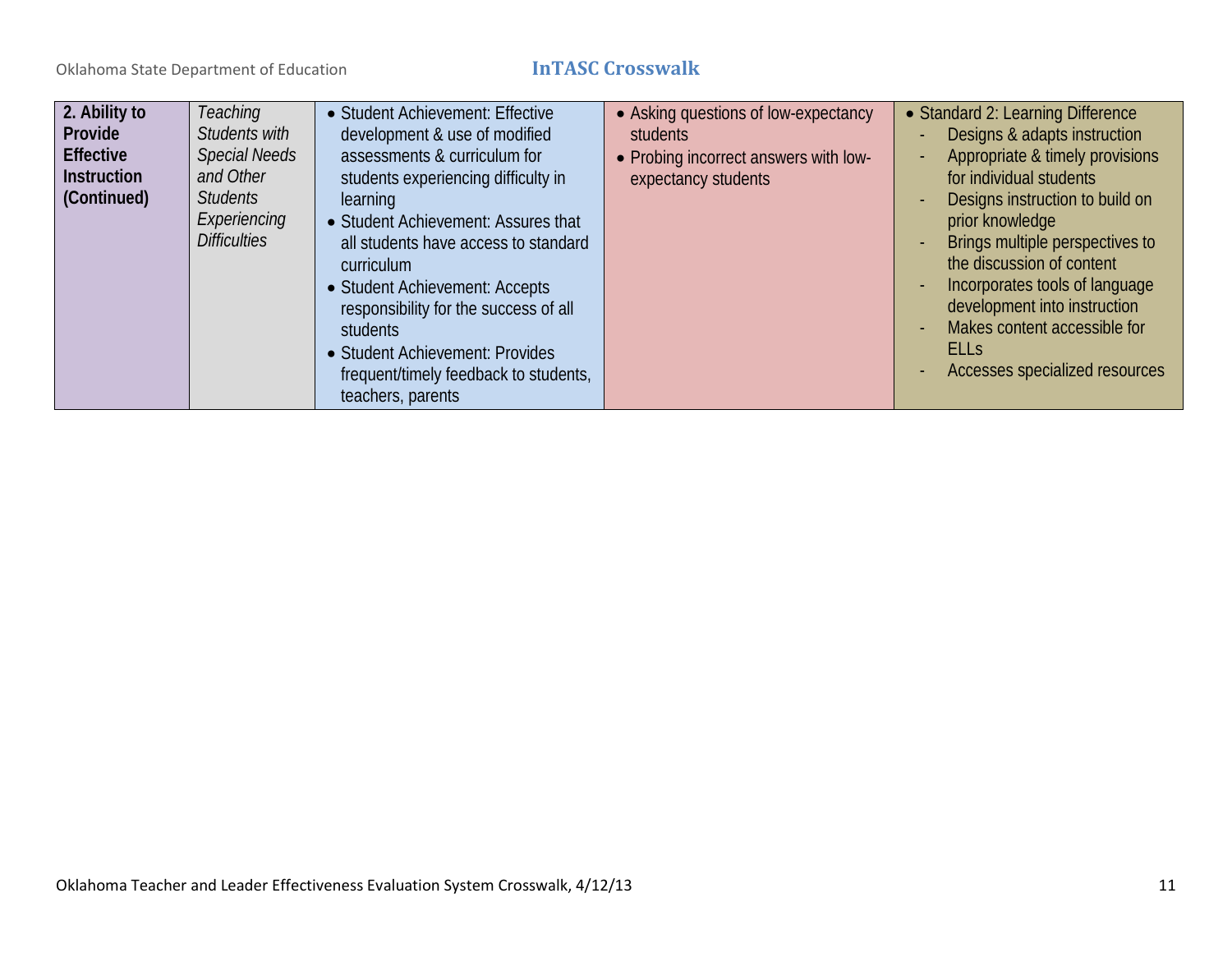# Oklahoma State Department of Education **InTASC Crosswalk**

| Legal<br>Requirement                                                 | <b>Subtopic</b>                         | <b>Tulsa</b>                                                                                                                                                                                 | <b>Marzano</b>                                                                                                                                                                                                                                                                                                                                                                                                                                         | <b>InTASC</b>                                                                                                                                                                                                                                                                                                                                                                                                                                                                                                                                                                                                                |
|----------------------------------------------------------------------|-----------------------------------------|----------------------------------------------------------------------------------------------------------------------------------------------------------------------------------------------|--------------------------------------------------------------------------------------------------------------------------------------------------------------------------------------------------------------------------------------------------------------------------------------------------------------------------------------------------------------------------------------------------------------------------------------------------------|------------------------------------------------------------------------------------------------------------------------------------------------------------------------------------------------------------------------------------------------------------------------------------------------------------------------------------------------------------------------------------------------------------------------------------------------------------------------------------------------------------------------------------------------------------------------------------------------------------------------------|
| 3. Focus on<br>Continuous<br>Improvement &<br>Professional<br>Growth | Professional<br>Growth &<br>Improvement | • Prof. Growth: Uses growth as a<br>continuous improvement strategy,<br>updating their content knowledge and<br>current professional practices.                                              | • Identifying specific areas of<br>pedagogical strength & weakness<br>• Evaluating the effectiveness of<br>individual lessons & units<br>• Evaluating the effectiveness of<br>specific pedagogical strategies<br>across different categories of<br>students<br>• Seeking mentorship for areas of<br>need or interest<br>• Developing a written professional<br>growth & development plan<br>• Monitoring progress relative to the<br>prof. growth plan | • Standard 9: Professional Learning<br>Develops knowledge & skills in<br>order to provide all learners with<br>engaging curriculum & learning<br>experiences<br>Engages in appropriate<br>professional learning<br>experiences aligned with needs<br>of self, learners, school, and<br>system<br>Uses a variety of data to<br>evaluate the outcomes of<br>teaching & learning how to adapt<br>planning & practice<br>Actively seeks professional,<br>community, & technological<br>resources<br>Reflects on personal biases<br>Advocates, models, and teaches<br>safe, legal, and ethical use of<br>information & technology |
|                                                                      | Professionalism                         | • Professionalism: Exhibits behaviors<br>& efficiencies associated with<br>professionalism-reliability,<br>punctuality, and adherence to<br>procedures, timelines, and reporting<br>requests | • Adhering to district rules &<br>procedures                                                                                                                                                                                                                                                                                                                                                                                                           |                                                                                                                                                                                                                                                                                                                                                                                                                                                                                                                                                                                                                              |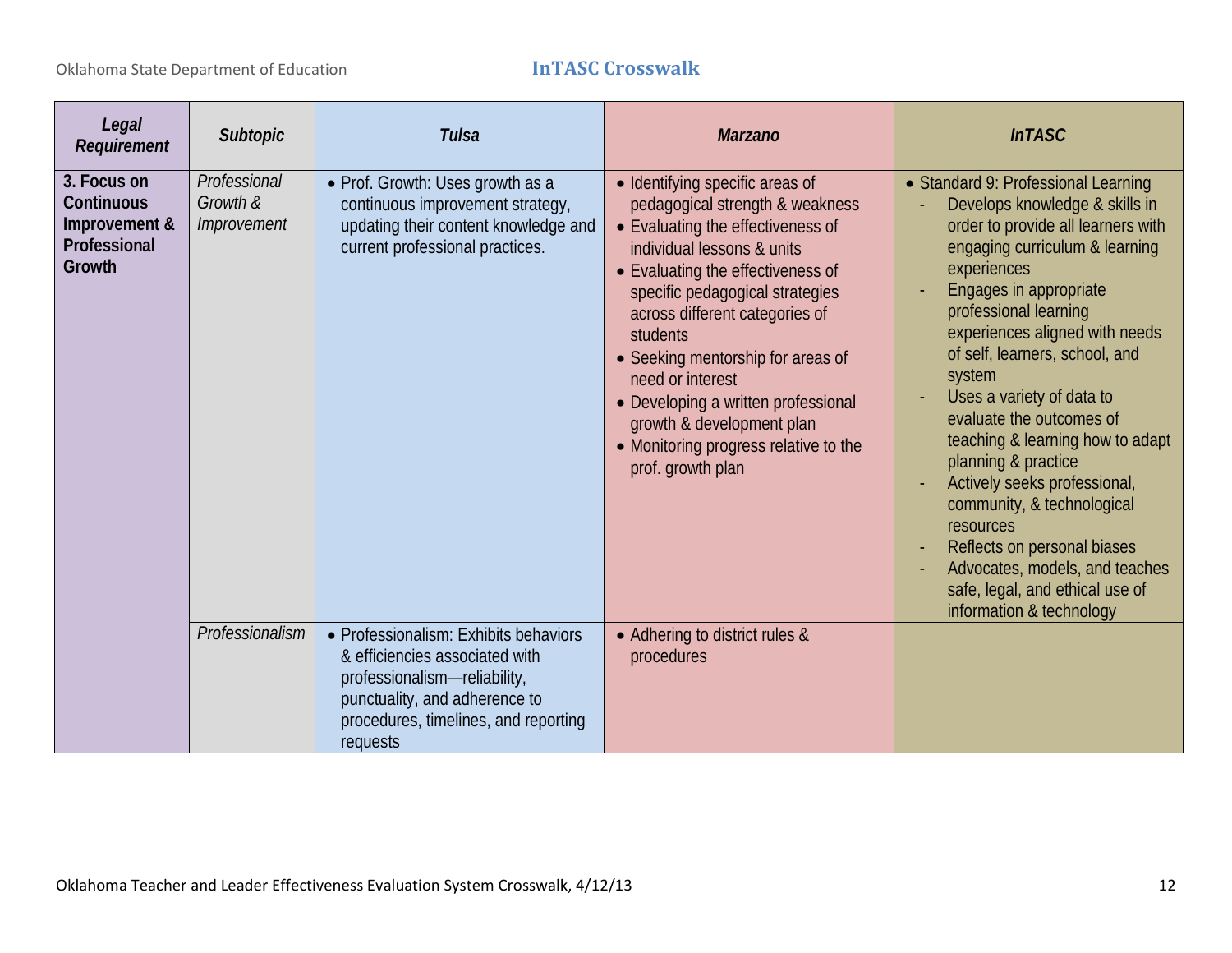| Legal<br><b>Requirement</b>       | Subtopic                       | <b>Tulsa</b>                                                                                                                                                                                                                                                                                                                                           | <b>Marzano</b>                                                                                               | <b>InTASC</b>                                                               |
|-----------------------------------|--------------------------------|--------------------------------------------------------------------------------------------------------------------------------------------------------------------------------------------------------------------------------------------------------------------------------------------------------------------------------------------------------|--------------------------------------------------------------------------------------------------------------|-----------------------------------------------------------------------------|
| 4. Interpersonal<br><b>Skills</b> | Interpersonal<br><b>Skills</b> | • Interpersonal Skills: Interacts with<br>families and colleagues in a timely,<br>consistent, positive, and professional<br>manner<br>• Interpersonal Skills: Engages families<br>and colleagues in the educational<br>program<br>• Interpersonal Skills: Collaborates<br>appropriately and makes decisions<br>that reflect professional consideration | • Promoting positive interactions about<br>colleagues<br>• Promoting positive interactions about<br>students | • Standard 1: Learner Development<br>Collaborates with families &<br>others |

| Legal<br>Requirement           | <b>Subtopic</b> | Tulsa                                                                                                                                                                                               | <b>Marzano</b>                                                                                              | <b>InTASC</b>                                                                                                                                                                                                                                                                                                                                                                                                                                                                              |
|--------------------------------|-----------------|-----------------------------------------------------------------------------------------------------------------------------------------------------------------------------------------------------|-------------------------------------------------------------------------------------------------------------|--------------------------------------------------------------------------------------------------------------------------------------------------------------------------------------------------------------------------------------------------------------------------------------------------------------------------------------------------------------------------------------------------------------------------------------------------------------------------------------------|
| 5. Leadership<br><b>Skills</b> | Leadership      | • Leadership: Participates in school<br>and district events<br>• Leadership: Finds ways to contribute<br>to the profession<br>• Leadership: Assumes a proactive<br>role in addressing student needs | • Participating in school & district<br><i>initiatives</i><br>• Mentoring other teachers & sharing<br>ideas | • Standard 10: Leadership and<br>Collaboration<br>Takes an active role on the<br>instructional team<br>Works with other school<br>professionals to plan & facilitate<br>learning<br>Engages collaboratively to build<br>a shared vision and supportive<br>culture<br>Work collaboratively with<br>learners & their families to<br>establish mutual expectations &<br>support learner development<br>Build ongoing connections with<br>community resources<br>Works to advance professional |